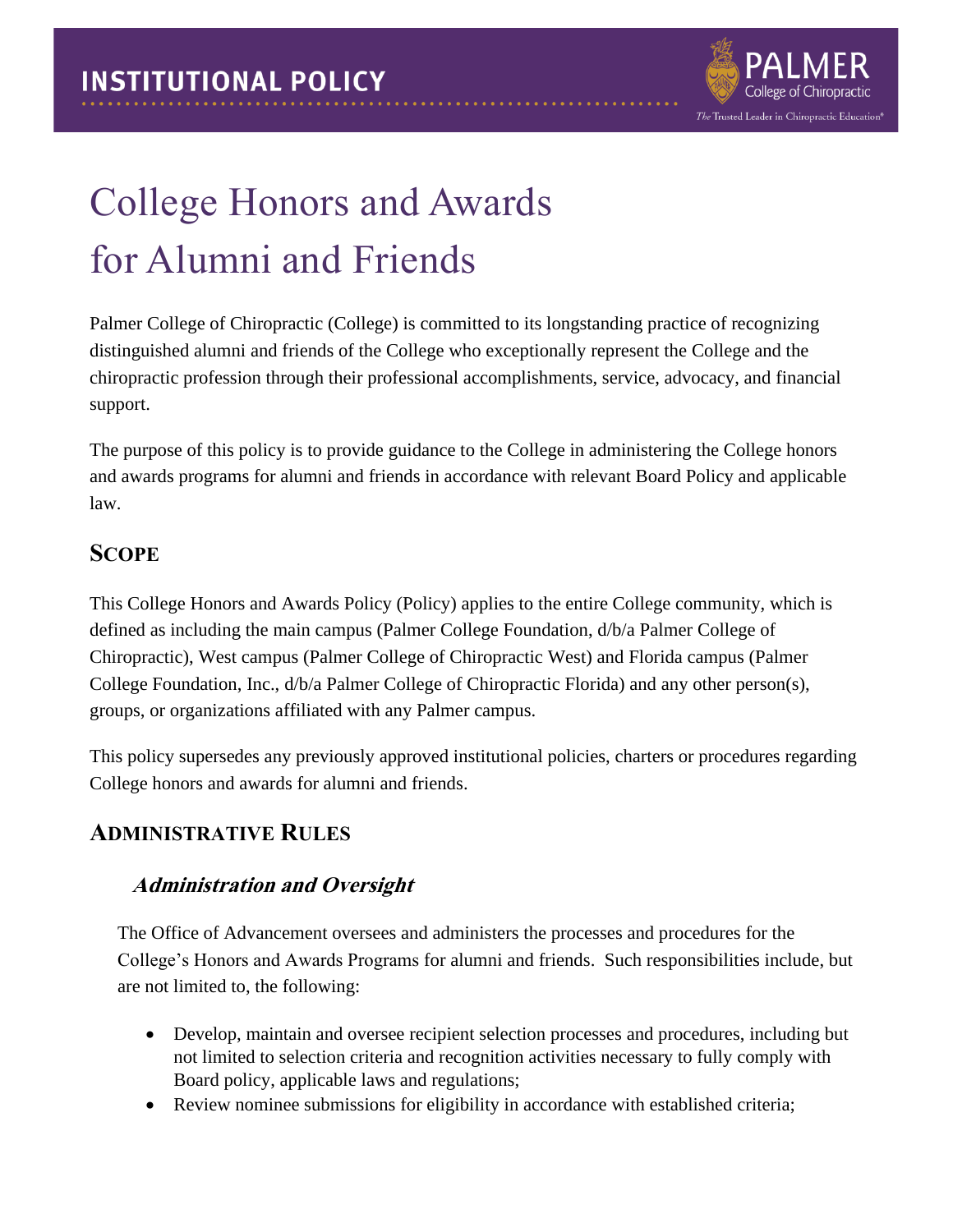- Submit recommendations for Fellowship in the Palmer Academy of Chiropractic, that have been vetted through the appointed screening committee, to the Board of Trustees for final consideration;
- Develop, maintain and oversee recipient revocation processes and procedures necessary to fully comply with Board policy, applicable laws and regulations;
- Convene and facilitate meetings;
- Maintain the file of all original documents submitted under this Policy and all associated processes and procedures; and
- Amend this policy, subject to approval by appropriate College officials.

## **Confidentiality**

Other than information gained for the purpose of recognition, any personal information gained about nominees under this policy and any associated processes and procedures will be maintained in accordance with the College's Confidential Information Policy and relevant law.

## **Due Diligence**

The College exercises due diligence in the conferring of honors and awards. The Office of Advancement will review all nominees for eligibility in accordance with established processes and procedures. Subsequently, eligible nominees will be forwarded for consideration to a screening committee convened by the Office of Advancement.

Screening committees may include any, all, or some of the following as specified by established screening processes and procedures: the chancellor, campus presidents, representatives from the Board of Trustees, alumni, faculty, current honors and awards recipients, vice chancellor for advancement, or other Advancement employees.

Recipients shall be awarded honors and awards with all the appertaining rights, privileges of, and obligations to the College.

## **Recognition**

All recipients will receive suitable recognition in accordance with established processes and procedures of the Office of Advancement.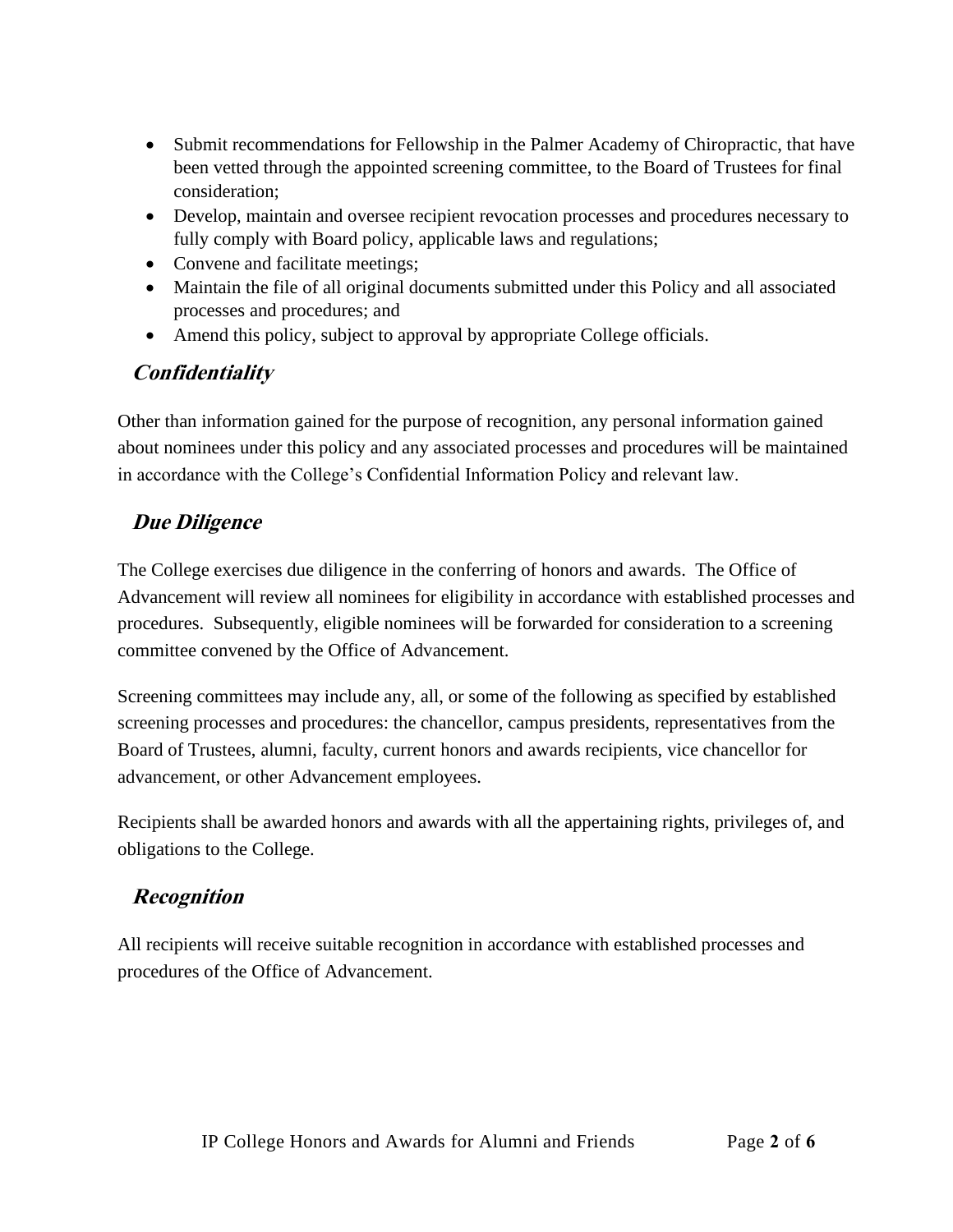#### **Honors**

#### **FELLOWSHIP IN THE PALMER ACADEMY OF CHIROPRACTIC**

This honor is conferred upon recipients who have exhibited excellence in leadership, student recruitment, philanthropy and service to the College as demonstrated by, but not limited to, the following:

- > Student recruitment efforts for the College;
- > Philanthropic support of the College;
- > Support of Palmer science, art and philosophy of chiropractic;
- Leadership qualities and contributions to the College and the chiropractic profession;
- Outstanding educational, clinical, research, and/or administrative/faculty/staff performance; and
- > Promote the College through community, state, national or international memberships and/or involvement as a professional or citizen.

Membership in the Palmer Academy of Chiropractic is an ongoing honor.

#### **APPROVAL**

The College Board of Trustees has final determination of all honorees invited to Fellowship.

#### **Awards**

#### **CHANCELLOR'S CITATION**

This one-time award is conferred upon recipients who have exhibited excellence in service to the College, to the profession or to the community at the discretion of the chancellor.

#### **DANIEL DAVID PALMER SCIENTIFIC AWARD**

This one-time award is conferred upon recipients who have exhibited excellence in chiropractic scholarly or clinical research at the discretion of the Palmer Center for Chiropractic Research and the chancellor.

#### **APPROVAL**

The Office of Advancement has final determination of all award winners.

IP College Honors and Awards for Alumni and Friends Page **3** of **6**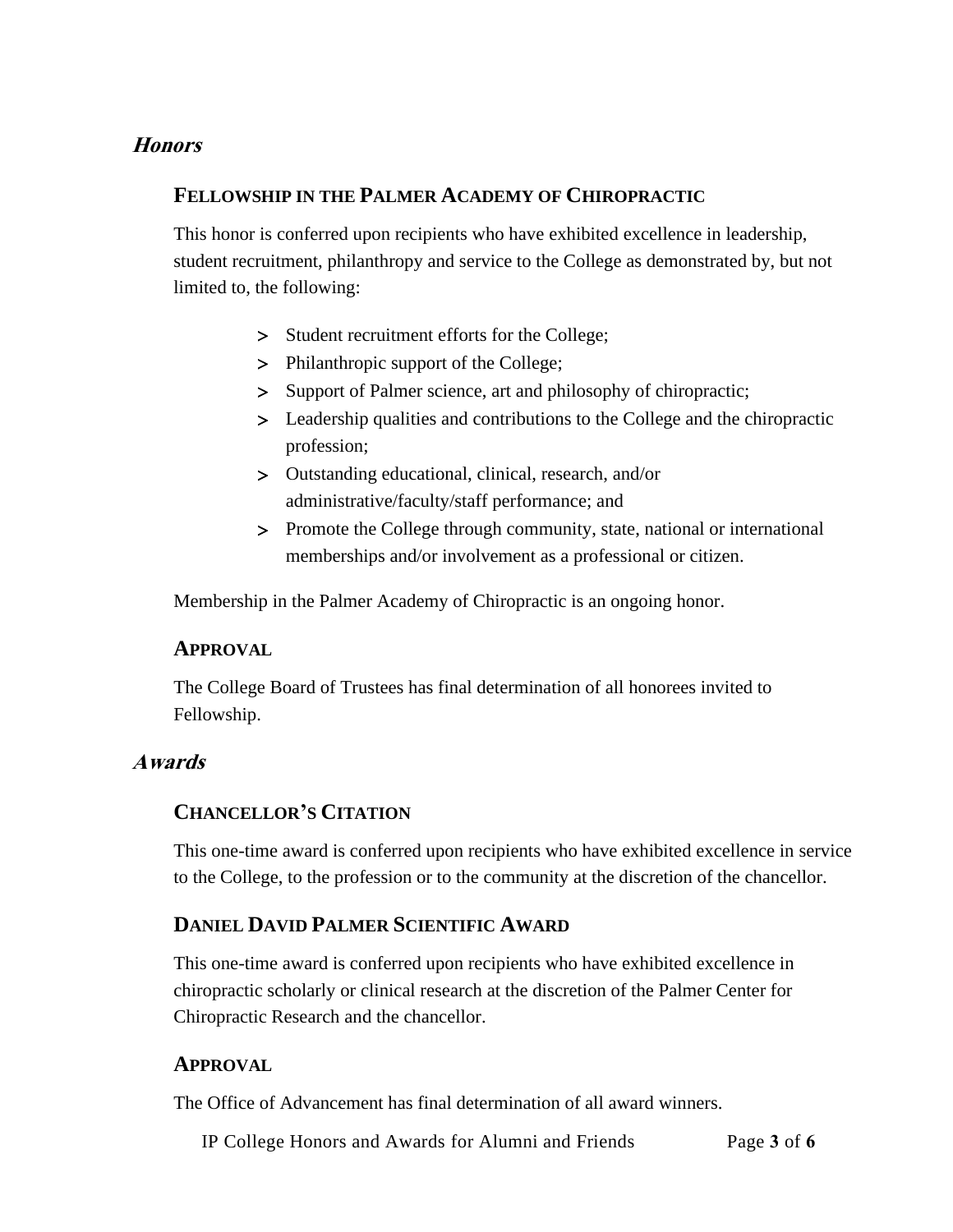## **Revocation of Honors and Awards**

An honor or award may be rescinded or revoked if at any time a recipient has committed a crime, engaged in misconduct, made statements of public disrepute, contempt, scandal, ridicule or if the College's continued affiliation with a recipient of an honor or award may compromise the College's or public's trust, reflect negatively on the College's public image, threaten the prestige of the honor or award, or otherwise interfere with the mission of the College.

The Board of Trustees reserves the right to rescind an invitation to accept an honor or revoke an already conferred honor in accordance with established procedures administered by the Office of Advancement.

Likewise, the Office of Advancement reserves the right to rescind an invitation to accept an award or revoke an already conferred award in accordance with established procedures administered by the Office of Advancement.

Actions by the Board of Trustees to rescind an offer or revoke previously conferred honors shall be recorded in the minutes of the Board of Trustees' meetings.

Actions by the Office of Advancement to rescind an offer or revoke previously conferred awards shall be recorded in the individual's College database record.

# **STANDARD INSTITUTIONAL POLICY PROVISIONS**

Institutional policies are supplemented by provisions that are applicable to all institutional policies. It is the responsibility of all employees and students to know and comply with these standards.

> [Standard Provisions Applicable to All Institutional Policies](http://www.palmer.edu/uploadedFiles/Pages/Students/Resources_and_Offices/Handbook_and_Policies/_pdf/Standard-Provisions-Applicable-to-All-Institutional-Policies.pdf)

# Additional Information

# **ASSOCIATED POLICIES, PROCESSES AND/OR PROCEDURES**

### **Policies**

- > Board of Trustees Policy BP303: Granting Honorary Degrees
- Conflicts of Interest or Commitment
- Confidential Information

IP College Honors and Awards for Alumni and Friends Page **4** of **6**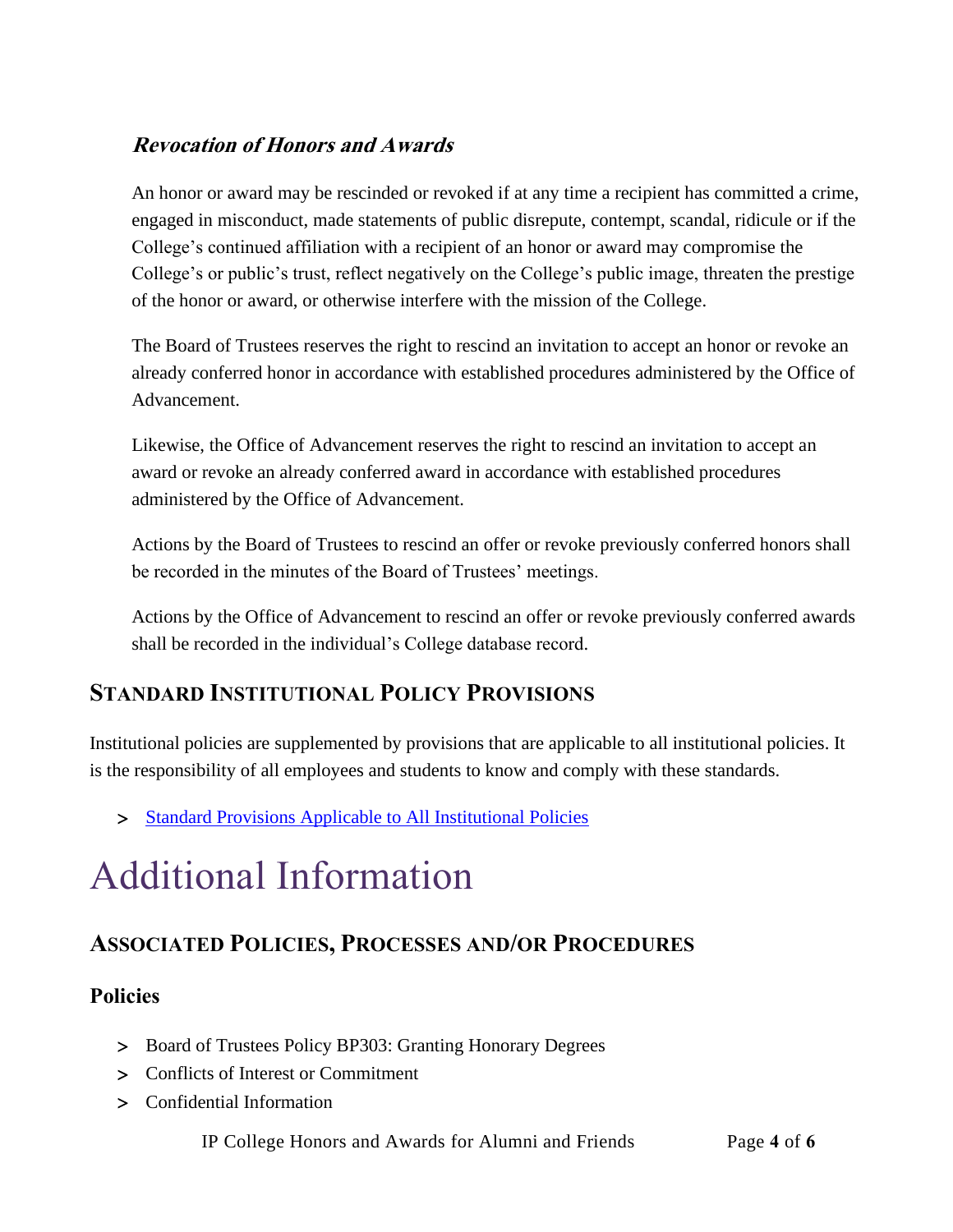# **PROCESSES AND/OR PROCEDURES**

- > Processes and Procedures for the Selection of Recipients of Fellowship in the Palmer Academy of Chiropractic (TBA)
- Processes and Procedures for the Selection of the Chancellor's Citation Recipients (TBA)
- Processes and Procedures for the Selection of the Scientific Award Recipients (TBA)

# **CONTACTS**

Barbara J. Melbourne, J.D. Vice Chancellor for Advancement and Alumni Affairs Palmer College of Chiropractic 1000 Brady Street Davenport, Iowa Phone: (563) 884-5606 Fax: (563) 884-5585 barbara.melbourne@palmer.edu

# **HISTORY**

| Vice Chancellor for Advancement<br>Palmer College of Chiropractic<br>1000 Brady Street<br>Davenport, Iowa<br>Phone: (563) 884-5290<br>Fax: (563) 884-5585<br>barbara.melbourne@palmer.edu<br>Earlye Julien, PHR, M.S.Ed., CQIA<br>Senior Director for Compliance<br>Palmer College of Chiropractic<br>1000 Brady Street<br>Davenport, Iowa |  |
|--------------------------------------------------------------------------------------------------------------------------------------------------------------------------------------------------------------------------------------------------------------------------------------------------------------------------------------------|--|
|                                                                                                                                                                                                                                                                                                                                            |  |
|                                                                                                                                                                                                                                                                                                                                            |  |
|                                                                                                                                                                                                                                                                                                                                            |  |
|                                                                                                                                                                                                                                                                                                                                            |  |
|                                                                                                                                                                                                                                                                                                                                            |  |
|                                                                                                                                                                                                                                                                                                                                            |  |
|                                                                                                                                                                                                                                                                                                                                            |  |
|                                                                                                                                                                                                                                                                                                                                            |  |
|                                                                                                                                                                                                                                                                                                                                            |  |
|                                                                                                                                                                                                                                                                                                                                            |  |
|                                                                                                                                                                                                                                                                                                                                            |  |
|                                                                                                                                                                                                                                                                                                                                            |  |
|                                                                                                                                                                                                                                                                                                                                            |  |
|                                                                                                                                                                                                                                                                                                                                            |  |